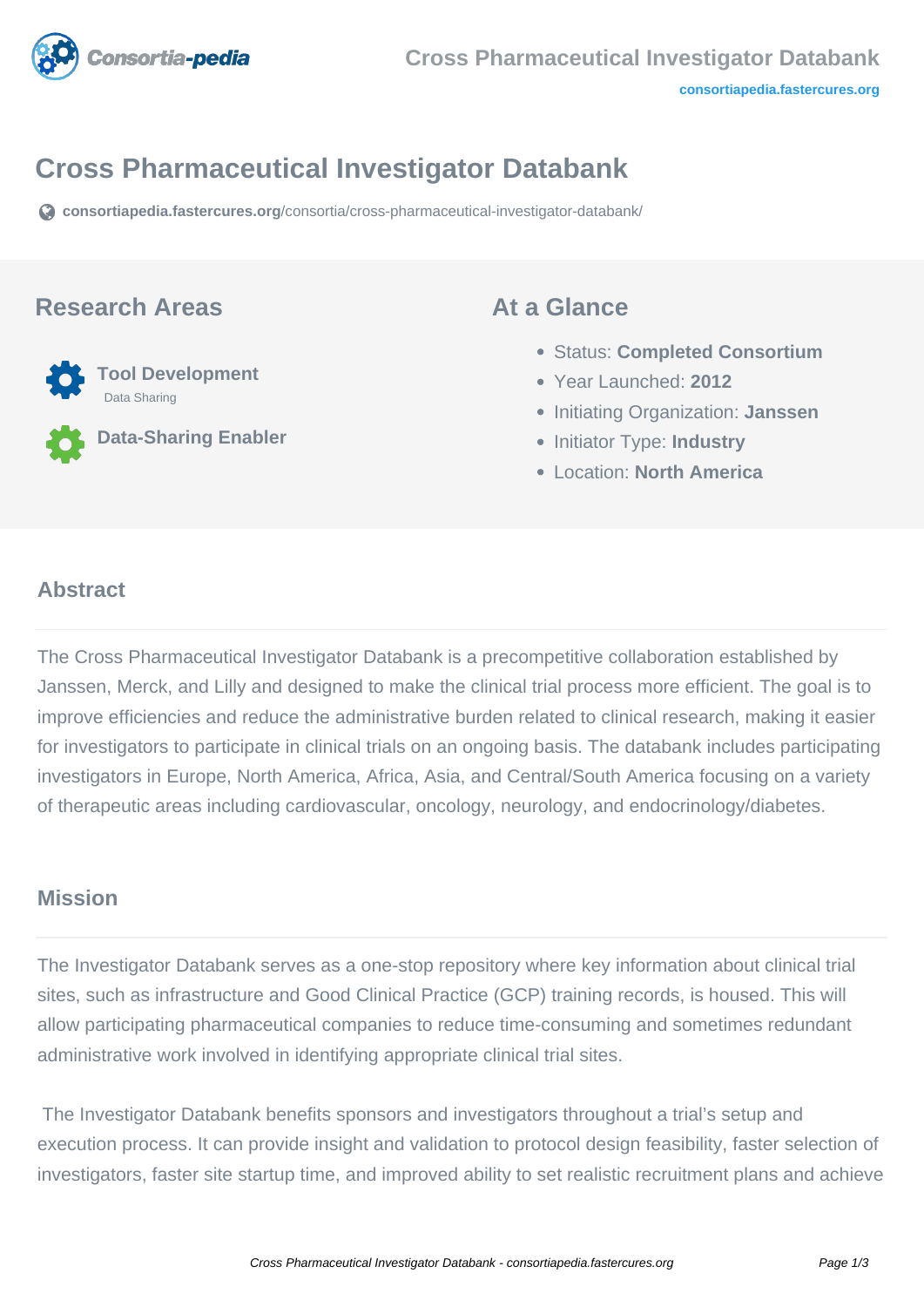

better risk modeling.

 Through the precompetitive collaboration, participating companies recognize each other's GCP training, reducing the need for redundant training of investigators. By pooling investigator lists, training records, and site qualifications, all participating companies have a much larger and more complete and accurate record of potential clinical trial sites, making it easier to identify appropriate sites for future clinical studies.

## **Consortium History**

Nov. 5, 2012: The Investigator Databank was established.

### **Structure & Governance**

The Investigator Databank is open to all pharmaceutical companies. Those interested in participating should contact Andreas Koester, Head of Clinical Trial Innovation at Janssen Healthcare Innovation ([AKoeste1@its.jnj.com\)](mailto:AKoeste1@its.jnj.com).

### **Data Sharing**

The Investigator Databank will include a record for each physician investigator who has opted to participate. This record will provide current data for the clinical trial site, including dates of most recently completed industry standard GCP training as well as an inventory of site infrastructure. The Investigator Databank will not include patient data. Only information about investigators who have opted in for inclusion in the Investigator Databank will be shared. The Investigator Databank will be hosted by DrugDev.org, an independent, third-party company with expertise in clinical trial information technology and investigator community management.

 For consenting investigators, the information will be shared among all participating pharmaceutical companies to identify potential sites for upcoming trials. The data are also used for reference purposes, to set recruitment targets and timelines, and to reference GCP training records of other sponsors to support waiving of GCP training requirements if possible. Participating companies will not